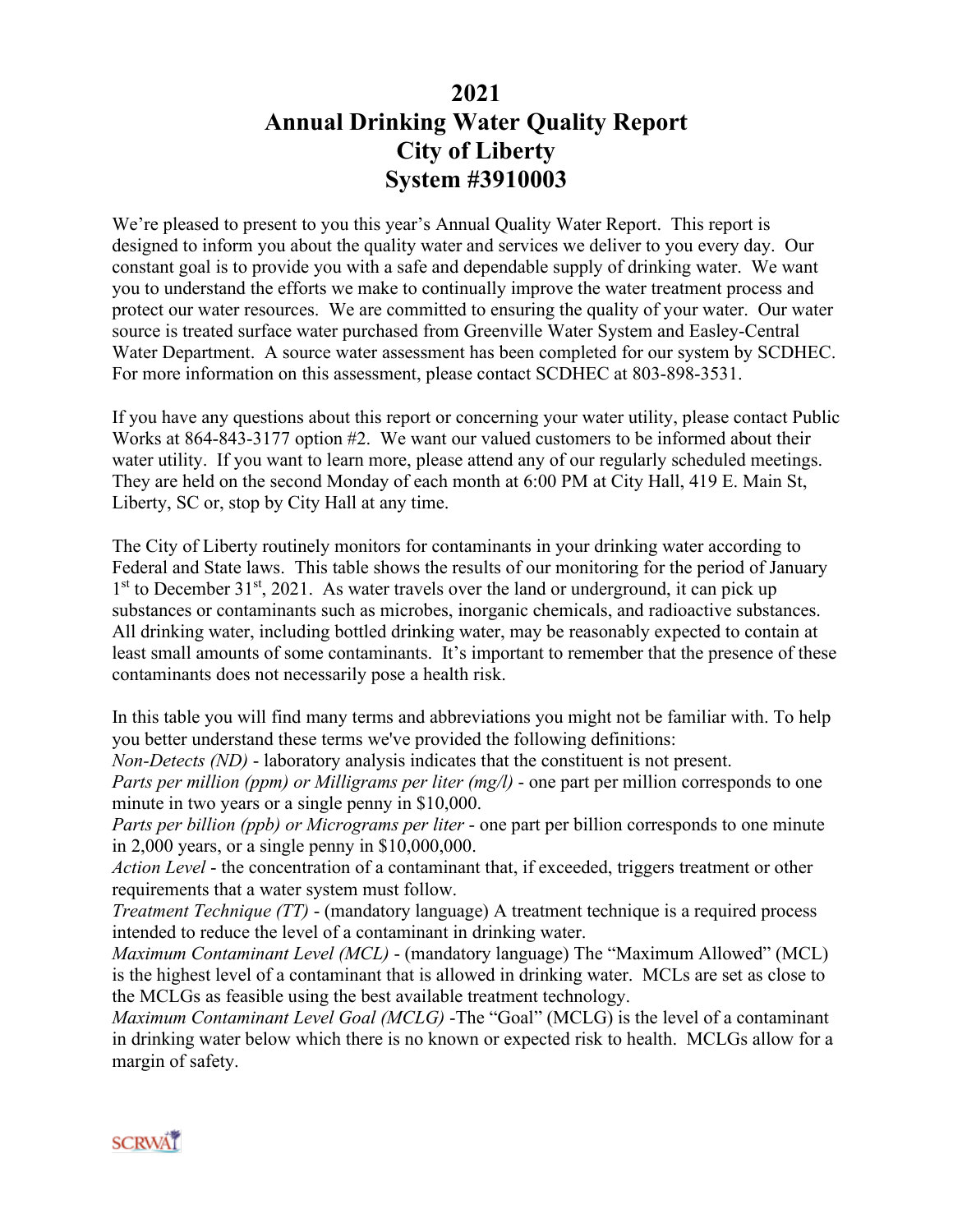| <b>TEST RESULTS</b>                              |                         |                                       |                            |                                    |                                      |                                                                                                                                    |
|--------------------------------------------------|-------------------------|---------------------------------------|----------------------------|------------------------------------|--------------------------------------|------------------------------------------------------------------------------------------------------------------------------------|
| City of Liberty (SC3910003)                      |                         |                                       |                            |                                    |                                      |                                                                                                                                    |
| Contaminant                                      | <b>Violation</b><br>Y/N | Level<br><b>Detected</b>              | Unit<br>Measurement        | <b>MCLG</b>                        | <b>MCL</b>                           | <b>Likely Source of</b><br>Contamination                                                                                           |
| Chlorine $(2021)$                                | $\mathbf N$             | 1.3<br>Range<br>$0.9 - 1.42$          | ppm                        | 4                                  | $\overline{4}$                       | Additive used to control<br>microbes                                                                                               |
| Haloacetic acids<br>(HAAs)<br>(2021)             | $\overline{N}$          | $\overline{12}$<br>Range<br>11.4-12.1 | ppb                        | n/a                                | 60                                   | By-product of drinking water<br>disinfectant                                                                                       |
| Total<br>Trihalomethanes<br>(TTHM)<br>(2021)     | $\mathbf N$             | 10<br>Range<br>$9.1 - 10.3$           | ppb                        | n/a                                | 80                                   | By-product of drinking water<br>chlorination                                                                                       |
| Lead and Copper (2019)                           |                         |                                       |                            |                                    |                                      |                                                                                                                                    |
| Contaminant                                      | <b>Violation</b><br>Y/N | 90 <sup>th</sup><br>Percentile        | Unit<br><b>Measurement</b> | <b>Action</b><br>Level $/$<br>Goal | <b>Sites over</b><br>action<br>level | <b>Likely Source of</b><br>Contamination                                                                                           |
| Copper                                           | $\overline{N}$          | 0.057                                 | ppm                        | 1.3 / 1.3                          | $\theta$                             | Corrosion of household plumbing<br>systems; erosion of natural<br>deposits; leaching from wood<br>preservatives                    |
| Lead                                             | $\mathbf N$             | $\mathbf{0}$                          | ppb                        | 15/0                               | 1                                    | Corrosion of household plumbing<br>systems, erosion of natural<br>deposits                                                         |
| <b>Easley Central Water District (SC3920001)</b> |                         |                                       |                            |                                    |                                      |                                                                                                                                    |
| Inorganic<br><b>Contaminants</b>                 | <b>Violation</b><br>Y/N | Level<br><b>Detected</b>              | Unit<br><b>Measurement</b> | <b>MCLG</b>                        | <b>MCL</b>                           | <b>Likely Source of</b><br>Contamination                                                                                           |
| Fluoride (2021)                                  | N                       | 0.68<br>Range<br>$0.68 - 0.68$        | ppm                        | 4                                  | $\overline{4}$                       | Erosion of natural deposits; water<br>additive which promotes strong<br>teeth; discharge from fertilizer<br>and aluminum factories |
| Nitrate (as<br>Nitrogen) (2021)                  | $\mathbf N$             | 0.36<br>Range<br>$0.36 - 0.36$        | ppm                        | 10                                 | 10                                   | Runoff from fertilizer use;<br>leaching from septic tanks,<br>sewage; erosion of natural<br>deposits                               |
| Sodium (2021)<br>**Unregulated<br>Contaminant    | N/A                     | 13                                    | ppm                        | N/A                                | N/A                                  | Naturally occurring.                                                                                                               |
| <b>Greenville Water System (SC2310001)</b>       |                         |                                       |                            |                                    |                                      |                                                                                                                                    |
| Inorganic                                        | <b>Violation</b>        | Level                                 | Unit                       | <b>MCLG</b>                        | <b>MCL</b>                           | <b>Likely Source of</b>                                                                                                            |
| Contaminants                                     | Y/N<br>$\overline{N}$   | <b>Detected</b>                       | Measurement                |                                    |                                      | Contamination                                                                                                                      |
| Fluoride (2021)                                  |                         | 0.61<br>Range<br>$0.59 - 0.61$        | ppm                        | 4                                  | $\overline{4}$                       | Erosion of natural deposits; water<br>additive which promotes strong<br>teeth; discharge from fertilizer<br>and aluminum factories |
| Nitrate (as<br>Nitrogen) (2021)                  | $\mathbf N$             | 0.08<br>Range<br>$0 - 0.08$           | ppm                        | 10                                 | 10                                   | Runoff from fertilizer use;<br>leaching from septic tanks,<br>sewage; erosion of natural<br>deposits                               |
| Sodium (2021)<br>**Unregulated<br>Contaminant    | N/A                     | 6.0<br>Average<br>$5.3 - 6.8$         | ppm                        | N/A                                | N/A                                  | Naturally occurring.                                                                                                               |

## SCRWÄT